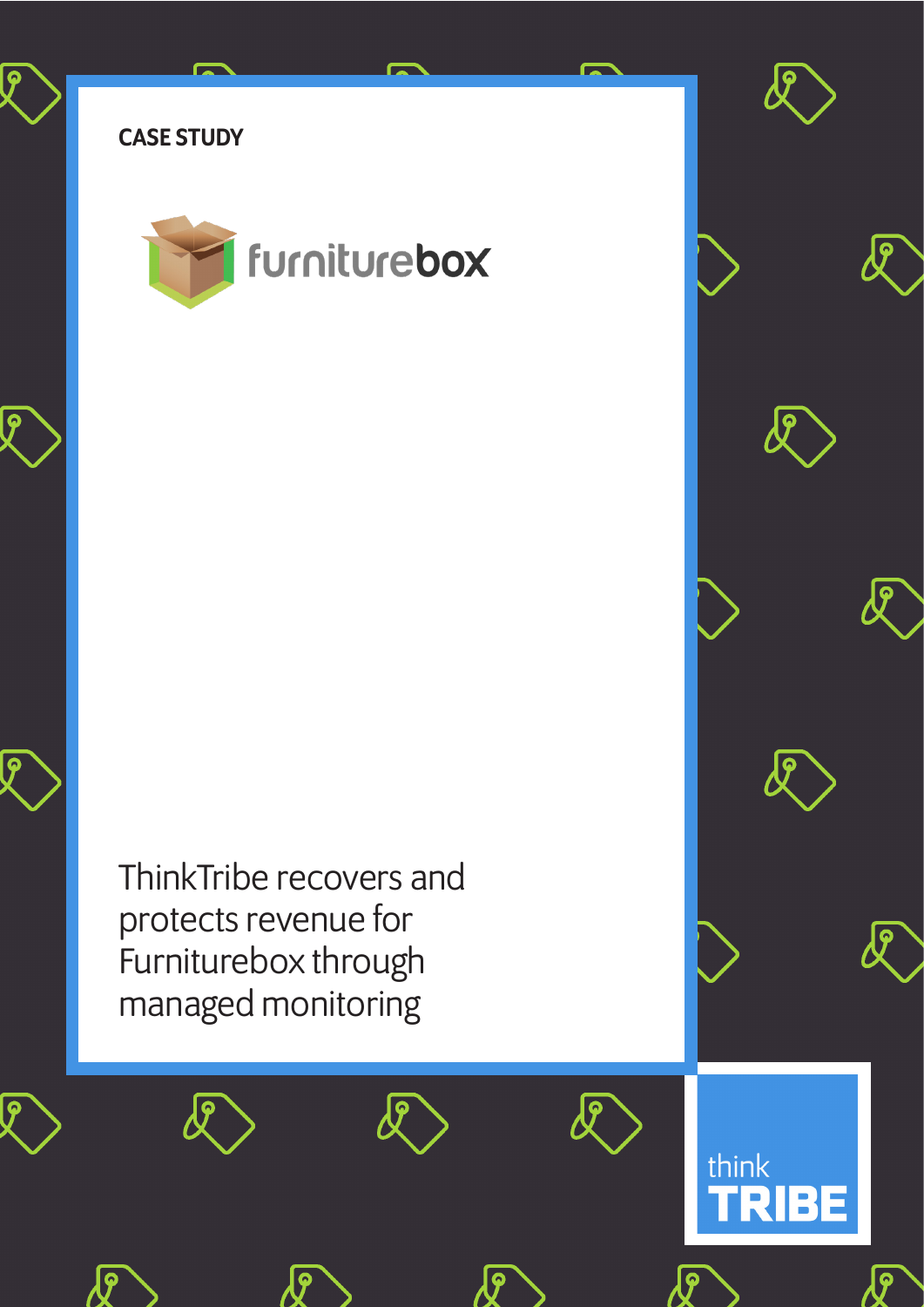



'Not only did thinkTribe track the source of our original problem, but they also then found about 15 other issues in the journeys. We have integrated thinkTribe's user journeys into our tech stack and – thanks to the wallboard – we can check on the health of the site at any time.'

James Ewens Head of eCommerce Seeing your business grow from a standing start to become a thriving ecommerce operation in a handful of years is every young entrepreneur's dream. But continuing to deliver great service while handling peak online demand can be tricky. Enterprising online furnishings brand Furniturebox turned to thinkTribe to resolve a series of hard-to-track web problems that were threatening to derail the company's success.

Established just seven years ago, Furniturebox has captured British buyers' imaginations with its winning proposition: a stylish online collection of contemporary and affordable furniture reliably delivered to the door. When the pandemic hit, the brand's sales soared.

## An online success story

Founded by teen entrepreneurs Monty and Dan, Furniturebox has focused on two things: quality construction and outstanding service. It's a formula that's created a positive feedback loop, resulting in valuable recommendations and more satisfied customers.

With business increasing exponentially – not least in response to the lockdown-prompted spike in home improvements – the West Countrybased company expanded its team and relaunched its Magento website just ahead of Black Friday 2020.

A satisfactory online user experience (UX) is the foundation stone of any customer journey. However, despite a promising start, the new website began returning some hard-to-track checkout issues that were seriously impacting the user experience, drastically undermining conversion rates and slashing revenues by two-thirds – more or less overnight.

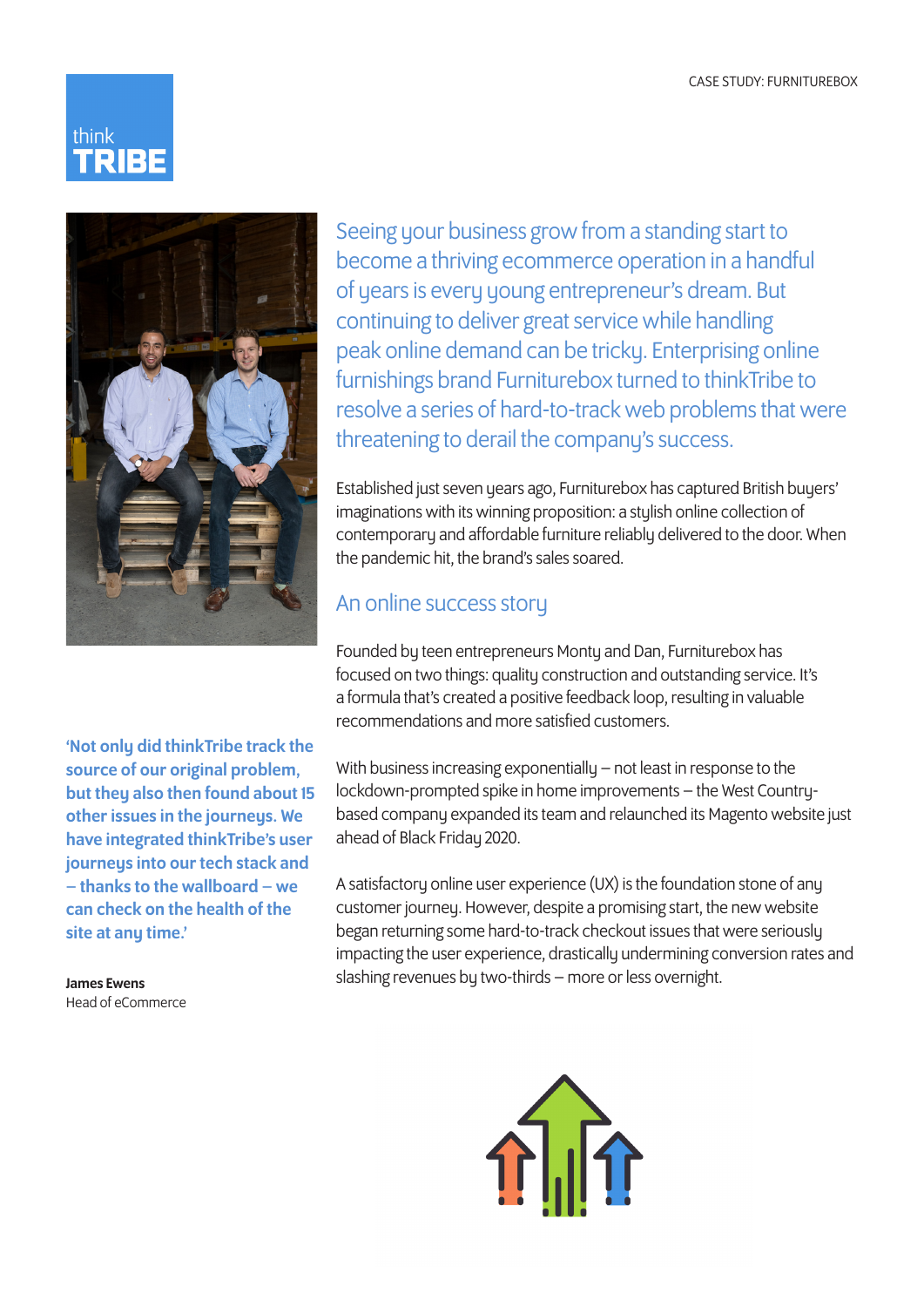

'We would never have been able to fix the problems we were experiencing without thinkTribe. We've changed and paused journeus and moved them to our staging site. Throughout, we've had amazing support.'

James Ewens Head of eCommerce

## Restoring momentum

Head of Ecommerce at Furniturebox, James Ewens, wanted to urgently reverse the trend but the site's developers were unable to pinpoint any specific problems.

It didn't help that the checkout issues were apparently intermittent: sometimes the add-to-basket buttons worked and sometimes they didn't.

Bu running realistic user journeus across Furniturebox's digital estate, we were able to quickly uncover and support them in resolving the issues found. Our Video Replayer captures and replays problems, which can then be sent to Furniturebox's dev team.

 'thinkTribe proved – to us and the developers – that there were problems with the site, giving us the error logs and recordings that showed the exact point of failure so we could push for a fix. It completely restored our momentum and gave us the confidence to believe in our own data.'

## Picking up the pace

Furniturebox was able to reboot its customer experience, regaining its focus on conversions and – by deploying thinkTribe's round-the-clock performance monitoring solution – enabling the team to swiftly tackle any recurring problems.

 'When we had problems before, we'd worry that every dip in sales meant that the site had fallen over somewhere. Now we know that as long as the thinkTribe wallboard is green, the website is available and responsive, whatever the sales numbers say.

'It's not only helped us to recover our lost revenues – equating to tens of thousands of pounds every day – but has also given us the peace of mind to leave the performance monitoring to the professionals and focus on our own objectives. It's genuinely the best software service I've ever used – from initial setup to the quality of aftercare, it's been pretty much flawless.'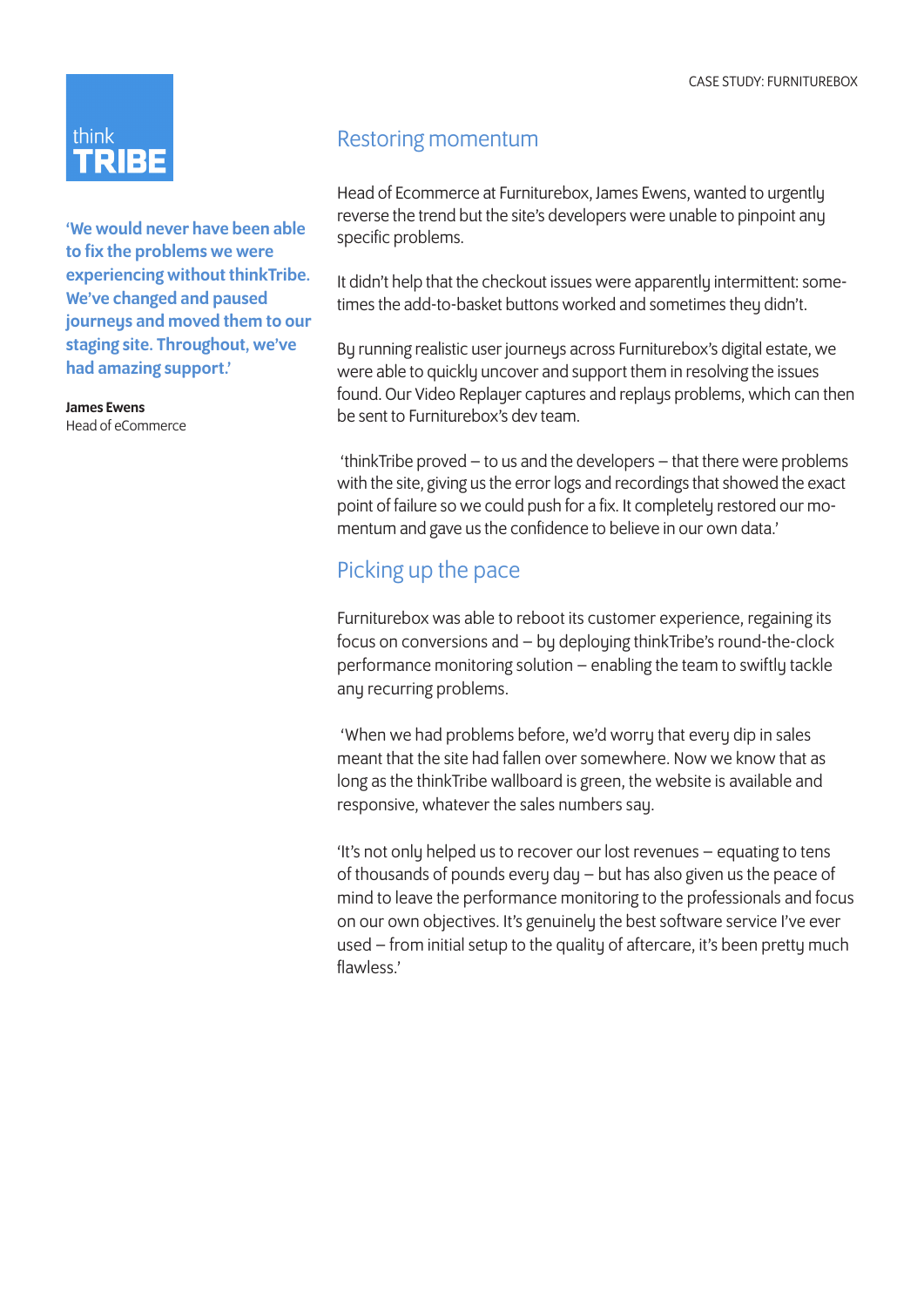



## Moving fowards

Furniturebox is on a steep growth trajectory. Fine-tuning ecommerce operations to ensure optimal engagement is key to making good progress now and in the future. James plans to use thinkTribe as part of the company's online strategy:

'Now we've got the monitoring resource in place, we've got more control. We can see what's broken and fix it before it becomes a major problem and thinkTribe will provide all the data. It's a pretty nice position to be in.'

In my experience, you don't get that level of service with other companies. Not only did thinkTribe recover the income from our website but it paid for itself in just two days of revenue.'

James Ewens Head of eCommerce